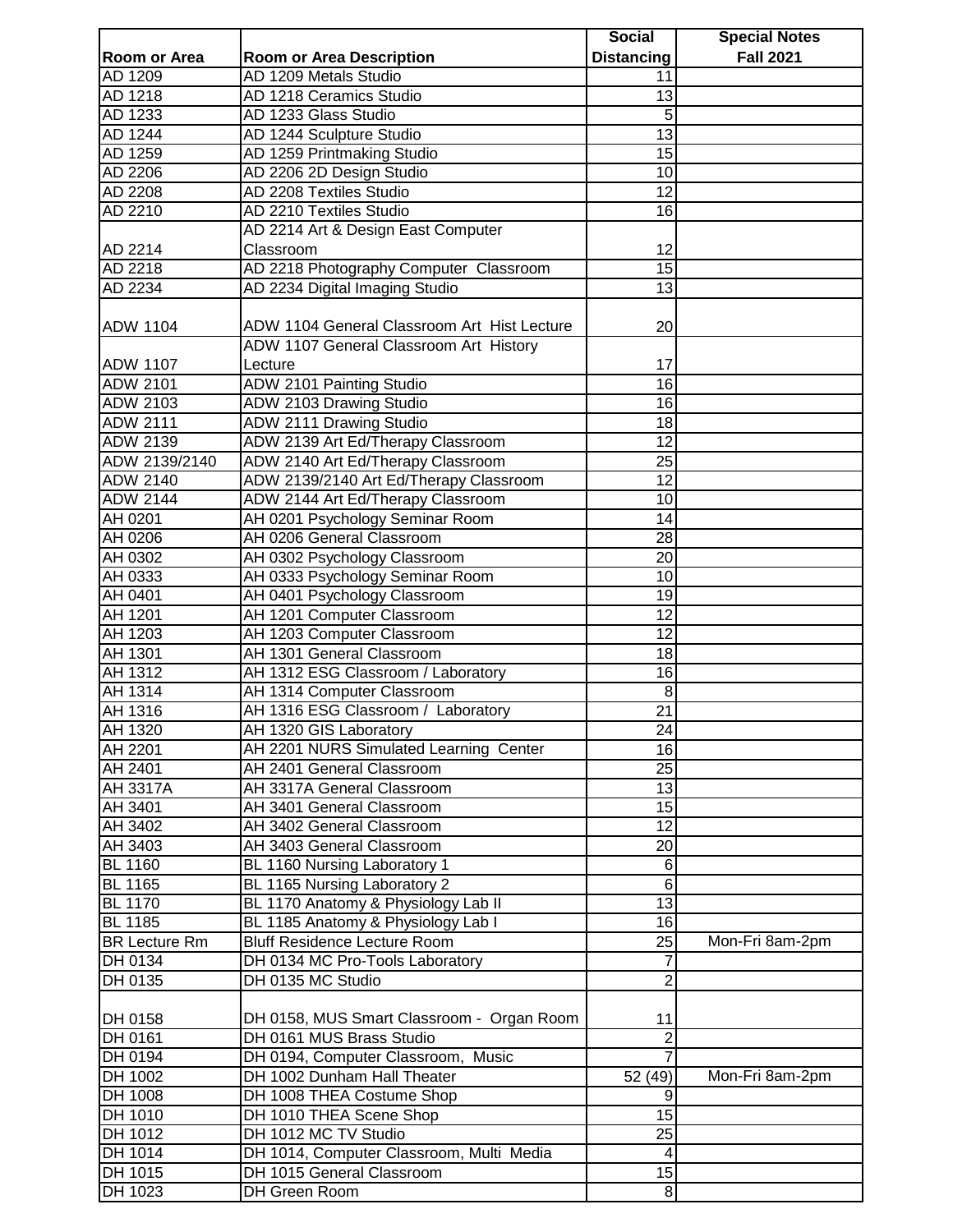|                    |                                                                  | <b>Social</b>     | <b>Special Notes</b> |
|--------------------|------------------------------------------------------------------|-------------------|----------------------|
| Room or Area       | <b>Room or Area Description</b>                                  | <b>Distancing</b> | <b>Fall 2021</b>     |
| DH 1029            | DH 1029, MUS Smart Classroom                                     | 16                |                      |
| DH 1042            | DH 1042 THEA Design Lab                                          | 12                |                      |
| DH 1109            | DH 1109 MUS Choral Room                                          | 33                |                      |
| DH 1113            | DH 1113 MUS Jazz Combo Room                                      | 10                |                      |
| <b>DH 1114</b>     | DH 1114 MUS Jazz Room                                            | 14                |                      |
| <b>DH 1115</b>     | DH 1115 MUS Instrumental Rehearsal Room                          | 23                |                      |
| DH 2007            | DH 2007 MC Studio C                                              | 12                |                      |
| DH 2009            | DH 2009 Computer Classroom                                       | 9                 |                      |
| DH 2012            | DH 2012 THEA Studio Classroom                                    | 16                |                      |
| DH 2015            | DH 2015 THEA Large Dance Studio                                  | 15                |                      |
| DH 2019            | DH 2019 THEA Small Dance Studio                                  | 12                |                      |
| DH 2022            | DH 2022 THEA Makeup Studio                                       | 4                 |                      |
| DH 2039            | DH 2039 General Classroom                                        | 18                |                      |
| DH 2041            | DH 2041 MC Classroom                                             | 9                 |                      |
| DH 2141            | DH 2141 MUS Chamber Room                                         | 6                 |                      |
| DH 2142            | DH 2142 MUS Class Piano Lab                                      | 8                 |                      |
| DH 2143            | DH 2143 MUS Suzuki Room                                          | 6                 |                      |
| EB 0007            | EB 0007 ME Thermodynamics Laboratory                             | 5                 |                      |
| EB 0009            | EB 0009 ME Thermal Science Laboratory                            | 4                 |                      |
| EB 0010            | EB 0010 ME Stress Laboratory                                     | 7                 |                      |
| EB 0012            | EB 0012 CNST Class Laboratory                                    | 5                 |                      |
| EB 0013            | EB 0013 ME Mechatronics Laboratory                               | 8                 |                      |
| EB 0014            | EB 0014 ME Dynamics & Control Laboratory                         | 8                 |                      |
|                    |                                                                  |                   |                      |
| EB 0028<br>EB 0029 | EB 0028 CNST Laboratory<br>EB 0029 CE Concrete Mixing Laboratory | 8<br>6            |                      |
|                    |                                                                  | 10                |                      |
| EB 0041            | EB 0041 CE Soils Laboratory                                      |                   |                      |
| EB 0044            | EB 0044 CE Materials Laboratory                                  | 14                |                      |
| EB 0050            | EB 0050 CE Applied Hydraulics Lab                                | 5<br>15           |                      |
| EB 0140            | EB 0140 General Classroom                                        |                   |                      |
| EB 0145            | EB 0145 ME Classroom                                             | $\overline{25}$   |                      |
| EB 0165            | EB 0165 General Classroom                                        | 15                |                      |
| EB 1008            | EB 1008 CNST Laboratory                                          | 14                |                      |
| EB 1009            | EB 1009 CNST Laboratory                                          | 13                |                      |
| EB 1027            | EB 1027 IE Computer Lab                                          | $\overline{13}$   |                      |
| EB 1033            | EB 1033 General Classroom Auditorium                             | 38                |                      |
| EB 1140            | EB 1140 Computer Classroom                                       | 14                |                      |
| EB 1145            | EB 1145 Computer Classroom                                       | 16                |                      |
| EB 1150            | EB 1150 General Classroom                                        | 31                |                      |
| EB 1160            | EB 1160 Computer Classroom                                       | 14                |                      |
| EB 1170            | EB 1170 General Classroom                                        | 15                |                      |
| EB 2008            | EB 2008 ECE Analog Electronics Laboratory                        | 12                |                      |
| EB 2009            | EB 2009 ECE Digital Electronics Laboratory                       | 12                |                      |
|                    | EB 2010 Electromechanical Energy Conversion                      |                   |                      |
| EB 2010            | Lab                                                              | 4                 |                      |
|                    |                                                                  |                   |                      |
| EB 2011            | EB 2011 ECE Signals, Controls, & Comm Lab                        | 16                |                      |
| EB 2025            | EB 2025 ECE PLC Lab                                              | 8                 |                      |
|                    | EB 2026A ECE Biomedical Imaging Research                         |                   |                      |
| EB 2026A           | Lab                                                              | 10                |                      |
| EB 2026B           | EB 2026B ECE Motor Drives Research Lab                           | 8                 |                      |
| EB 2029            | EB 2029 CS Laboratory                                            | 16                |                      |
| EB 2140            | EB 2140 ECE Computer Architecture Lab                            | 8                 |                      |
| EB 2145            | EB 2145 CE Design Laboratory                                     | 15                |                      |
| EB 2150            | EB 2150 Computer Classroom                                       | 21                |                      |
| EB 2155            | EB 2155 Computer Classroom                                       | 18                |                      |
| EB 2160            | EB 2160 General Classroom                                        | 16                |                      |
| EB 2170            | EB 2170 General Classroom                                        | 15                |                      |
|                    | EB 3008 ECE Computer Vision & Imagining                          |                   |                      |
| EB 3008            | Laboratory                                                       | 14                |                      |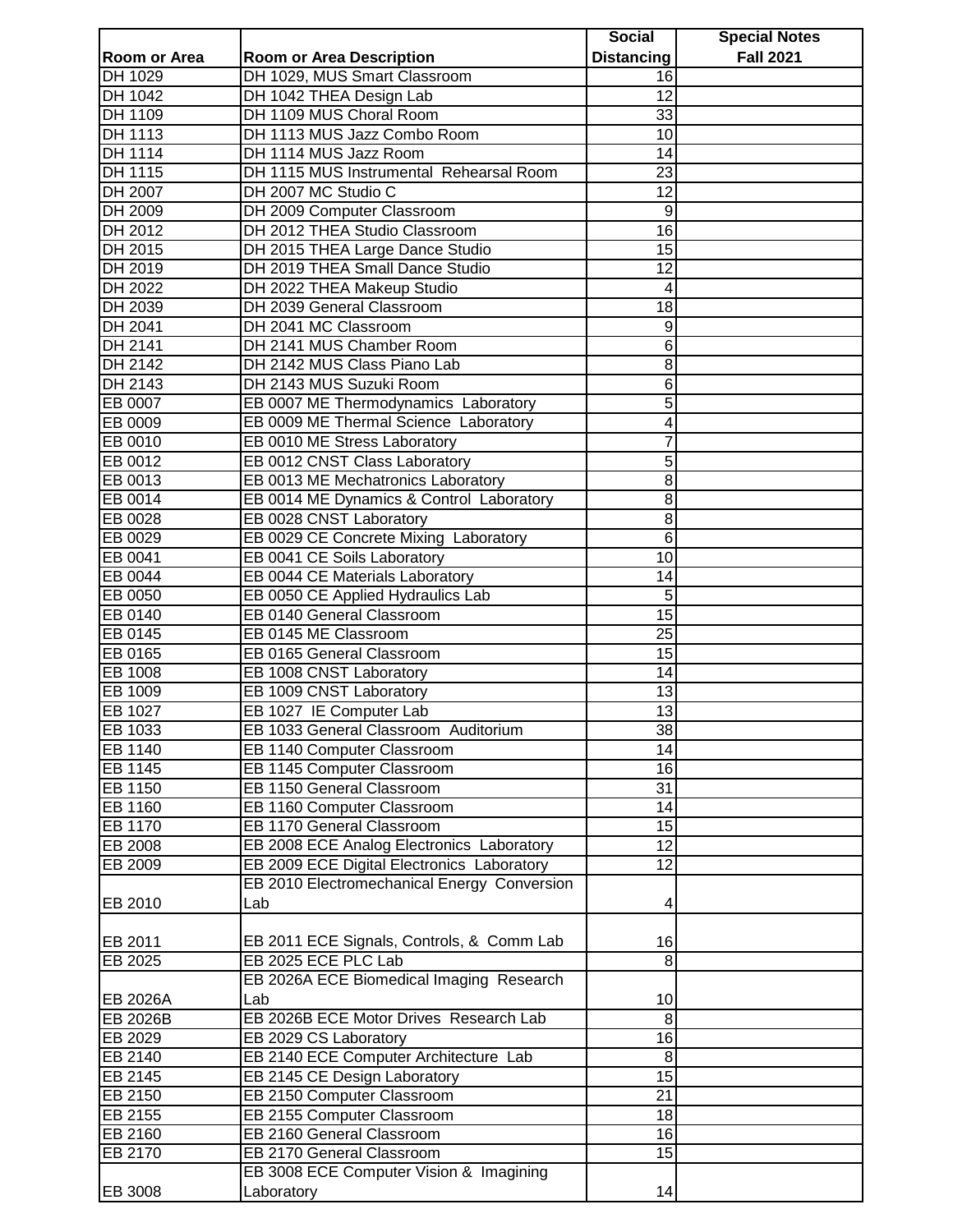|                            |                                              | <b>Social</b>     | <b>Special Notes</b>    |
|----------------------------|----------------------------------------------|-------------------|-------------------------|
| Room or Area               | <b>Room or Area Description</b>              | <b>Distancing</b> | <b>Fall 2021</b>        |
|                            |                                              |                   |                         |
| EB 3009                    | EB 3009 ECE Electronic Design Automation Lab | 12                |                         |
| EB 3010                    | EB 3010 ECE Embedded Systems Lab             | 16                |                         |
| EB 3012                    | EB 3012 ECE Network Engineering Lab          | 14                |                         |
| EB 3140                    | EB 3140 General Classroom                    | 15                |                         |
| ER 283                     | ER 283, Lecture Room                         | 22                |                         |
| ER 283/284                 | ER 283/284 Combined                          | 41                | Mon-Fri 8am-2pm         |
| $\overline{\text{ER}}$ 284 | ER 284, Lecture Room                         | 19                |                         |
| <b>ER 285</b>              | ER 285, Multi-function Room                  | 34                | Mon-Fri 8am-1pm         |
| FH 0101                    | FH 0101 General Classroom                    | 28                |                         |
| FH 0103                    | FH 0103 General Classroom                    | 27                |                         |
| FH 0107                    | FH 0107 General Classroom                    | 27                |                         |
| FH 0111                    | FH 0111 General Classroom                    | 25                |                         |
| FH 0116                    | FH 0116 General Classroom                    | 28                |                         |
| FH 0207                    | FH 0207 General Classroom                    | 50                |                         |
| FH 0300                    | FH 0300 General Classroom                    | 26                |                         |
| FH 0301                    | FH 0301 Distance Learning Classroom          | 6                 |                         |
| FH 0303                    | FH 0303 Computer Classroom                   | 8                 |                         |
| FH 0306                    | FH 0306 General Classroom                    | 17                |                         |
| FH 0308                    | FH 0308 General Classroom                    | 19                |                         |
| FH 0310                    | FH 0310 Math Materials Classroom             | 6                 |                         |
| FH 0312                    | FH 0312 Reading Classroom                    | 6                 |                         |
| FH 0313                    | FH 0313 Science Classroom                    | 12                |                         |
| FH 1208                    | FH 1208 SECD IMC Classroom                   | 24                |                         |
| FH 1322                    | FH 1322 CI Seminar Room                      | 4                 |                         |
| FH 1407                    | FH 1407 General Classroom                    | 19                |                         |
| FH 2211                    | FH 2211 General Classroom                    | $\overline{23}$   |                         |
| FH 2407                    | FH 2407 General Classroom                    | 22                |                         |
| FH 2409                    | FH 2409 General Classroom                    | $\overline{23}$   |                         |
| FH 3103                    | FH 3103 Computer Classroom                   | 13                |                         |
| FH 3115                    | FH 3115 General Classroom                    | $\overline{38}$   |                         |
| FH 3207                    | FH 3207 Computer Classroom                   | 17                |                         |
| FH 3208                    | FH 3208 Computer Classroom                   | 23                |                         |
| FH 3302                    | FH 3302 General Classroom                    | 26                |                         |
| <b>FH 3408</b>             | FH 3408 General Classroom                    | 24                |                         |
| LB 0044                    | LB 0044, Abbott Auditorium                   | $\overline{20}$   |                         |
|                            |                                              |                   | Mon-Thurs 8am-10pm, Fri |
| LB 3021                    | LB 3021, 3rd Floor Conference Room           | 26                | 8am-7pm                 |
|                            |                                              |                   | Mon-Wed 8am-7:50 pm,    |
| <b>MUC Fixins</b>          | <b>MUC Fixins</b>                            | 49                | Thur-Fri 8am-5pm        |
| <b>MUC Madison</b>         | <b>MUC Madison</b>                           | 49                | Mon-Fri 8am-3pm         |
| MUC St. Clair              | MUC St. Clair                                | 45                | Mon-Fri 8am-3pm         |
| PH 0302                    | PH 0302 General Classroom                    | 12                |                         |
| PH 0303                    | PH 0303, General Classroom                   | $\overline{12}$   |                         |
| PH 0304                    | PH 0304, General Classroom                   | 24                |                         |
| PH 0306                    | PH 0306, General Classroom                   | 30                |                         |
| PH 0307                    | PH 0307, General Classroom                   | $\overline{12}$   |                         |
| PH 0309                    | PH 0309, General Classroom                   | $\overline{12}$   |                         |
| PH 0312                    | PH 0312, General Classroom                   | 35                |                         |
| PH 0314                    | PH 0314, General Classroom                   | 9                 |                         |
| PH 0403                    |                                              | $\overline{12}$   |                         |
|                            | PH 0403, Anthropology Laboratory             | 16                |                         |
| PH 0405                    | PH 0405, Anthropology Classroom              |                   |                         |
| PH 0406                    | PH 0406, General Classroom                   | 12                |                         |
| PH 0408                    | PH 0408, General Classroom                   | 12                |                         |
| PH 0409                    | PH 0409, General Classroom                   | 20                |                         |
| <b>PH 0412</b>             | PH 0412, General Classroom                   | 12                |                         |
| PH 0413                    | PH 0413, General Classroom                   | 12                |                         |
| PH 1302                    | PH 1302, General Classroom                   | 16                |                         |
| <b>PH 1303</b>             | PH 1303, Social Work Lab                     | $\sqrt{3}$        |                         |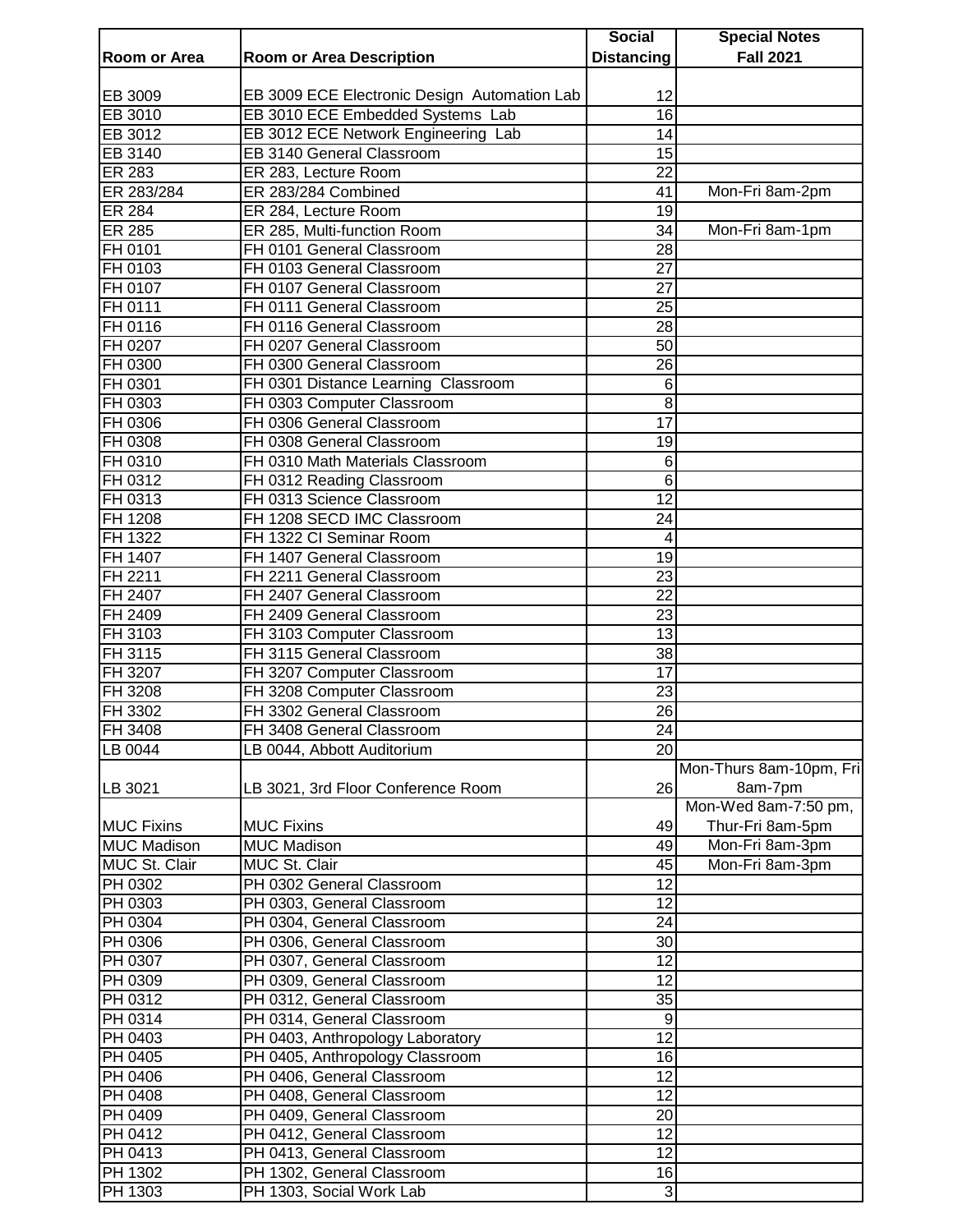|                |                                              | <b>Social</b>     | <b>Special Notes</b>    |
|----------------|----------------------------------------------|-------------------|-------------------------|
| Room or Area   | <b>Room or Area Description</b>              | <b>Distancing</b> | <b>Fall 2021</b>        |
| PH 1308        | PH 1308, SOCW Laboratory                     | 3                 |                         |
| PH 1309        | PH 1309, General Classroom                   | $\overline{16}$   |                         |
| PH 1402        | PH 1402, General Classroom                   | $\overline{22}$   |                         |
| PH 1404        | PH 1404, General Classroom                   | 24                |                         |
|                | PH 1405, Foster Adaptive Learning Classroom  |                   |                         |
| PH 1405        | (FALC)                                       | 21                |                         |
|                |                                              |                   |                         |
| PH 1410        | PH 1410, Math Emporium/Computer Classroom    | 20                |                         |
| PH 1412        | PH 1412, General Classroom                   | 16                |                         |
| PH 2304        | PH 2304, General Classroom                   | 39                |                         |
| PH 2315B       | PH 2315B, FLTC Plasma Lounge                 | 13                |                         |
| PH 2403        | PH 2403, General Classroom                   | 16                |                         |
| PH 2405        | PH 2405, General Classroom                   | 27                |                         |
| PH 2406        | PH 2406, General Classroom                   | 6                 |                         |
| PH 2408        | PH 2408, General Classroom                   | 6                 |                         |
| PH 2409        | PH 2409, General Classroom                   | 8                 |                         |
| PH 2410        | PH 2410, General Classroom                   | 10                |                         |
|                |                                              |                   |                         |
| PH 2411        | PH 2411, General Classroom                   | 10                |                         |
| PH 2412        | PH 2412, General Classroom                   | 8                 |                         |
| PH 2413        | PH 2413, General Classroom                   | 6                 |                         |
| PH 2414        | PH 2414, General Classroom                   | 6                 |                         |
| PH 2415        | PH 2415, General Classroom                   | 6                 |                         |
| PH 2417        | PH 2417, General Classroom                   | 6                 |                         |
| PH 3302        | PH 3302, General Classroom                   | 16                |                         |
| PH 3303        | PH 3303, General Classroom                   | 18                |                         |
| PH 3306        | PH 3306, Computer Classroom                  | 8                 |                         |
| PH 3310        | PH 3310, Computer Classroom                  | 8                 |                         |
| PH 3311        | PH 3311, Technology Enhanced Classroom       | 8                 |                         |
| PH 3312        | PH 3312, Technology Enhanced Classroom       | 6                 |                         |
| <b>PH 3313</b> | PH 3313, General Classroom                   | 16                |                         |
| PH 3315        | PH 3315, General Classroom                   | 16                |                         |
| PH 3316        | PH 3316, General Classroom                   | 16                |                         |
| PH 3404        | PH 3404, General Classroom                   | 16                |                         |
| PH 3406        | PH 3406, General Classroom                   | 16                |                         |
| PH 3415        | PH 3415, General Classroom                   | 16                |                         |
| PH 3417        | PH 3417, General Classroom                   | 25                |                         |
| PL 1030        | PL 1030, Pharmacy Practice Lab               | 17                |                         |
| PR Lecture Rm  | Prairie Residence Hall, Lecture Room         | 16                | Mon-Fri 8am-2pm         |
|                |                                              |                   | Mon-Thur 9am-4:30pm,    |
| SC 1420        | SC 1420, Student Fitness Center (Courts A&B) | 49                | Fri 9am-12pm            |
| SE 0204        | SE 0204, Intro Physics Laboratory I          | 12                |                         |
| SE 0206        | SE 0206, Physics Electronics Laboratory      | 6                 |                         |
| SE 0214        | SE 0214, General Classroom                   | 20                |                         |
| SE 0216        | SE 0216, Intro Physics Laboratory II         | 12                |                         |
| SE 0222        | SE 0222, General Classroom                   | 22                |                         |
| SE 0230        | SE 0230, Intro Physics Laboratory III        | 12                |                         |
| SE 0280        | SE 0280, Optics Laboratory                   | 10                |                         |
| SE 1136        | SE 1136, Chemistry Lecture Hall              | 41                |                         |
| SE 1204        | SE 1204, Swing Space Classroom               | 18                |                         |
| SE 1206        | SE 1206, Swing Space Classroom               | 13                |                         |
| SE 1210        | SE 1210, Swing Space Classroom               | 8                 |                         |
|                |                                              |                   | New classroom available |
|                |                                              |                   | <b>Fall 2021</b>        |
| SE 1220        | SE 1220, Swing Space Classroom               | 60 (49)           |                         |
|                |                                              |                   | New classroom available |
| SE 1230        | SE 1230, General Classroom                   | 54 (49)           | <b>Fall 2021</b>        |
| SE 1252        | SE 1252, Swing Space Classroom               | 30                |                         |
| SE 1254        | SE 1254, Swing Space Classroom               | 30                |                         |
| SE 1256        | SE 1256, Swing Space Classroom               | 30                |                         |
| SE 1264        | SE 1264, Swing Space Classroom               | 16                |                         |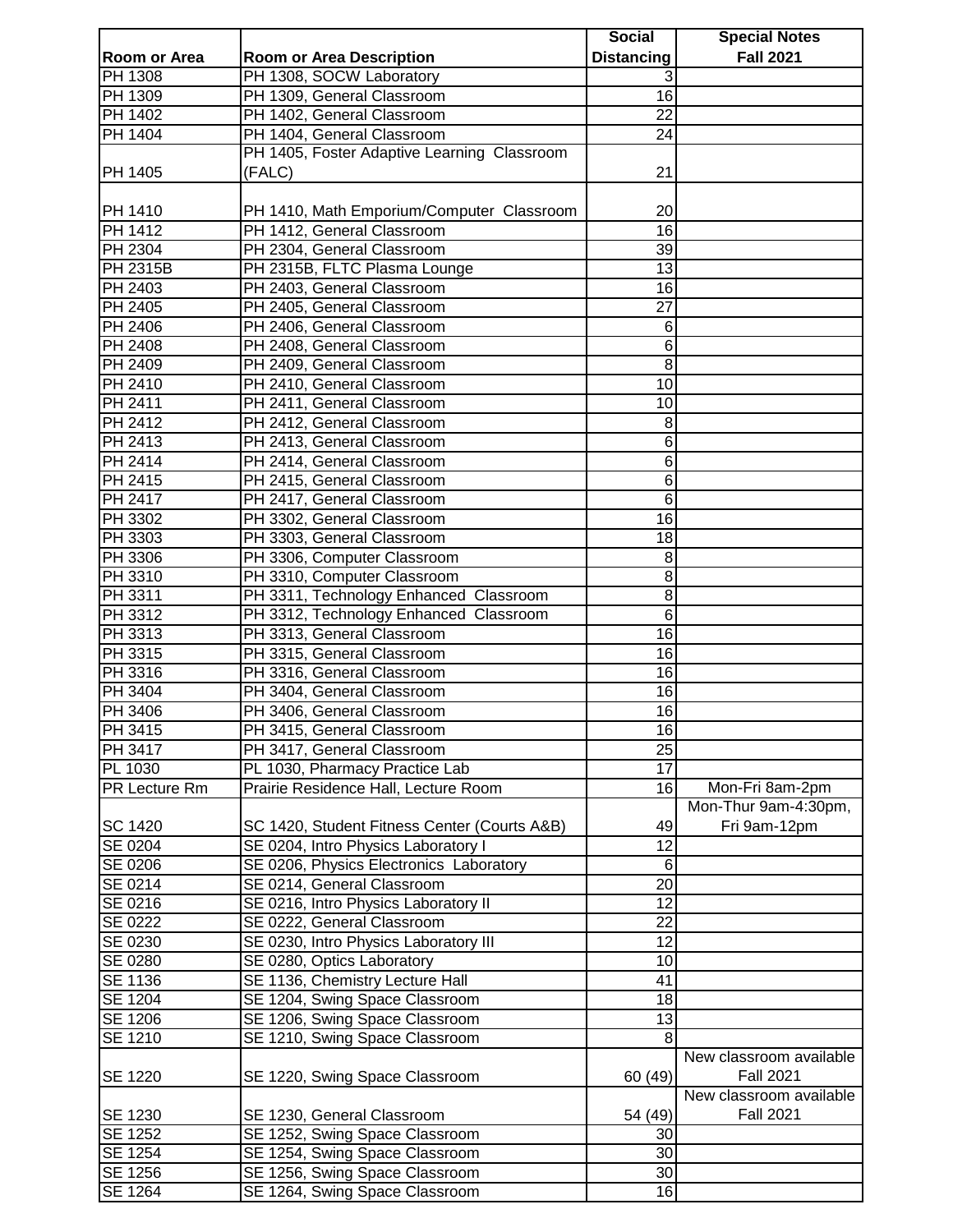|                 |                                                    | <b>Social</b>     | <b>Special Notes</b>                        |
|-----------------|----------------------------------------------------|-------------------|---------------------------------------------|
| Room or Area    | <b>Room or Area Description</b>                    | <b>Distancing</b> | <b>Fall 2021</b>                            |
| <b>SE 1272</b>  | SE 1272, STEM Teaching Laboratory                  | 12                |                                             |
| SE 1310         | SE 1310, General Classroom                         | 18                |                                             |
| <b>SE 1312</b>  | SE 1312, General Classroom                         | 18                |                                             |
| <b>SE 2206</b>  | SE 2206, General Classroom                         | 16                |                                             |
| <b>SE 2212</b>  | SE 2212, General Classroom                         | 4                 |                                             |
| SE 2214         | SE 2214, General Classroom                         | 16                |                                             |
| SE 2216         | SE 2216, General Classroom                         | 23                |                                             |
| SE 2232         | SE 2232, Computer Classroom                        | 8                 |                                             |
| SE 2234         | SE 2234, Math Tutor Laboratory                     | 12                |                                             |
| SE 2262         | SE 2262, General Classroom                         | 32                |                                             |
| SE 2268         | SE 2268, Computer Classroom                        | 15                |                                             |
| SE 2270         | SE 2270, General Classroom                         | 17                |                                             |
| SE 2280         | SE 2280, General Classroom                         | 28                |                                             |
|                 |                                                    |                   |                                             |
| SE 3126         | SE 3126, Biology Lecture Hall                      | 41                |                                             |
| SE 3204         | SE 3204, Swing Space Classroom                     | 53 (49)           | New classroom available<br><b>Fall 2021</b> |
|                 |                                                    |                   | New classroom available                     |
| SE 3220         | SE 3220, General Classroom                         | 40                | <b>Fall 2021</b>                            |
| <b>SE 3222</b>  | SE 3222, Computer Classroom                        | 8                 |                                             |
| SE 3230         | SE 3230, Swing Space Classroom                     | 23                |                                             |
| SE 3252         | SE 3252, Swing Space Classroom                     | 26                |                                             |
| SE 3254         | SE 3254, Swing Space Classroom                     | 28                |                                             |
| SE 3256         | SE 3256, Swing Space Classroom                     | 30                |                                             |
| SE 3264         | SE 3264, Swing Space Classroom                     | 22                |                                             |
| SE 3270         | SE 3270, Swing Space Classroom                     | 47                | New classroom available<br><b>Fall 2021</b> |
| SE 3280         | SE 3280, General Classroom                         | 47                | New classroom available<br><b>Fall 2021</b> |
| <b>SSC 0200</b> | SSC 0200, Lower Level Smart Seminar                | 18                |                                             |
| SSC 0201        | <b>Small Group Meeting Room</b>                    | 3                 |                                             |
| <b>SSC 1254</b> | SSC 1254, Writing Center                           | 9                 |                                             |
| ST 1101 Metcalf | Metcalf Student Experimental Theater               | 56 (49)           |                                             |
| SW 0140         | SW 0140 Biology Laboratory II                      | 12                |                                             |
| SW 0165         | SW 0165 Biology Laboratory I                       | 12                |                                             |
| SW 0325         | SW 0325 Anatomy Laboratory                         | 11                |                                             |
| SW 0335         | SW 0335 Physiology Laboratory                      | 11                |                                             |
| SW 0340         | SW 0340 Ecology Laboratory                         | 11                |                                             |
| SW 1065         | SW 1065 Computer Classroom                         | 10                |                                             |
| SW 1080         | SW 1080 Genetics Laboratory                        | 12                |                                             |
|                 |                                                    |                   |                                             |
| SW 1370         | SW 1370 Cell & Molecular Biology Laboratory        | 12                |                                             |
| SW 1380         | SW 1380 Microbiology Laboratory                    | 11                |                                             |
|                 | SW 2040 Chemistry Peer-Led Team Learning           |                   |                                             |
| SW 2040         | Space                                              | 3                 |                                             |
| SW 2260         | SW 2260 Chemistry Synthetic Laboratory             | 10                |                                             |
| SW 2270         | SW 2270 Biochemistry Instruction Laboratory        | 10                |                                             |
| <b>SW 2280</b>  | SW 2280 Physical Chemistry                         |                   |                                             |
| SW 2290         | SW 2290 Chemistry Computer Lab                     | 9<br>4            |                                             |
|                 |                                                    |                   |                                             |
| SW 2295         | SW 2295 Instrumental Analysis Laboratory<br>(CHEM) | 10                |                                             |
| SW 2305         | SW 2305 ENSC Instrument Analysis Laboratory        | 3                 |                                             |
| SW 2310         | SW 2310 Environmental Science Laboratory           | $\overline{12}$   |                                             |
|                 | SW 3075 Chemistry Peer-Led Team Learning           |                   |                                             |
| SW 3075         | Space                                              | 8                 |                                             |
|                 |                                                    |                   |                                             |
| SW 3085         | SW 3085 Freshman Engineering Chemistry Lab         | 10                |                                             |
| SW 3090         | SW 3090 Freshman Chemistry Laboratory II           | 16                |                                             |
| SW 3100         | SW 3100 Freshman Chemistry Laboratory I            | 15                |                                             |